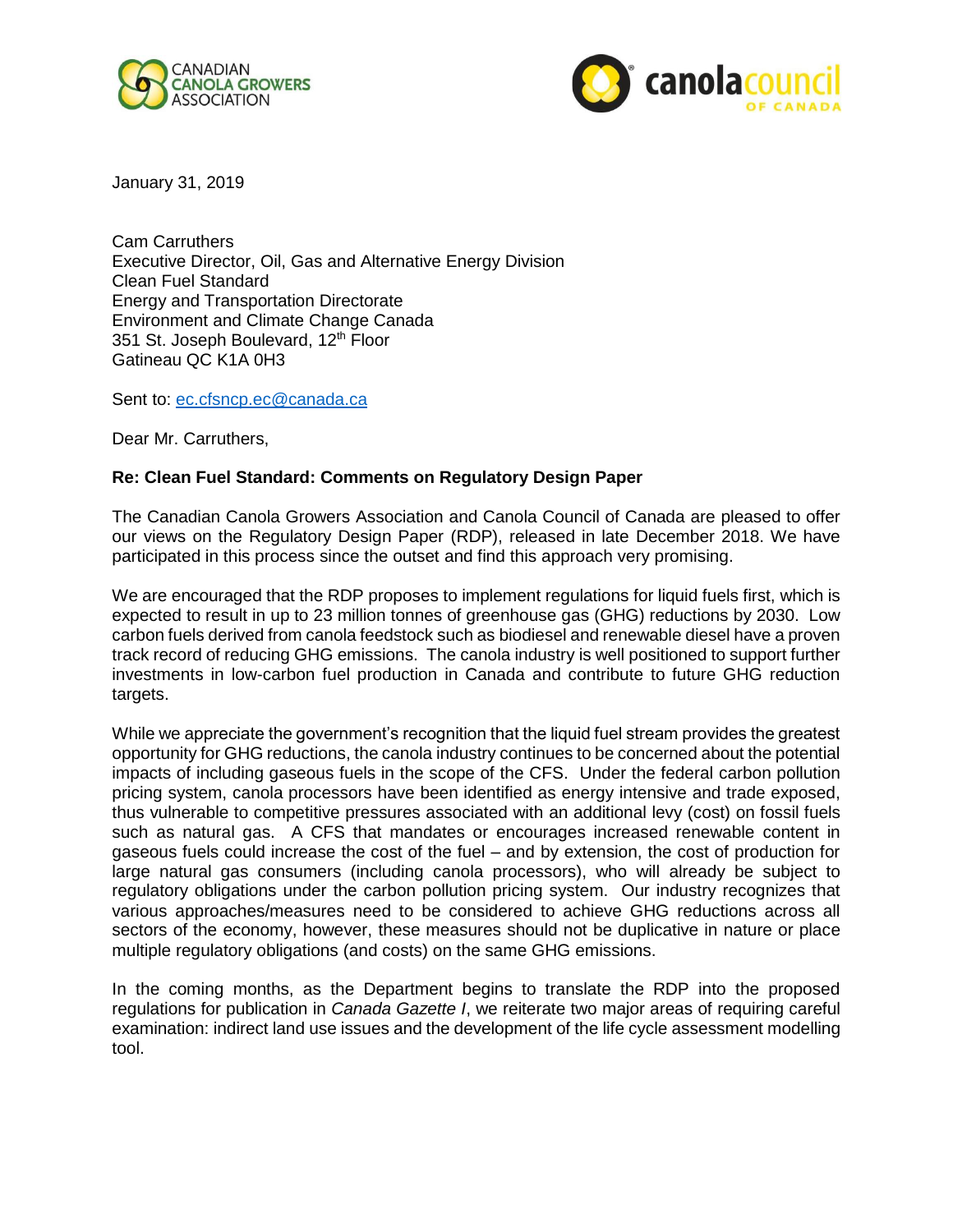## **Indirect Land Use Change**

We support the decision to not include indirect land use change considerations in the publication of this regulation. As page 5 of the RDP states, "*Carbon intensity values will not include an estimate of greenhouse gas emissions at this time*…" adding that "…*Consideration is being given to including criteria designed to protect against significant adverse indirect land use impacts*.". As submitted on August 24, 2018, we support the position that carbon intensity values should not include an estimate of the impact of indirect land use change (ILUC) on GHG emissions. Excluding ILUC will improve regulatory stability and aid in aligning GHG reduction targets with deliberate outcomes. As the understanding of potential impacts from ILUC, and other indirect effects, continue to evolve, our view remains that these calculations should not be included under the CFS until scientific consensus and modelling stability of the measurement approach is achieved; until such time it remains a contested premise, both in theory and in practise.

Canada's agricultural practices are among the best in the world, and the sustainability and environmental impacts are well documented. Canola is the only Canadian crop to have growers certified by the International Sustainability and Carbon Certification (ISCC) body which targets GHG emissions, sustainable land use and protection of natural habitats. Canola as a feedstock is excellent as a result.<sup>1</sup> Therefore, we suggest that ECCC should carefully consider the impacts of the CFS design on Canadian agriculture and forestry, and ensure that any inclusion of indirect effects, or feedstock inclusion parameters are based on sound science and evidence, and uniformly and fairly applied across all fuel supply systems. Sustainability performance is an area of competitive advantage for Canadian canola. The sector has engaged extensively with sustainability issues via multiple projects that monitor and enhance the environmental performance of canola cultivation. Specific focus is placed on ensuring that canola meets and exceeds sustainability criteria in established renewable fuel policies like the EU RED, as well as being designated as an approved feedstock in the US RFS2. The Canadian canola sector continues to be responsive to the sustainability requirements of export jurisdictions. Canola remains a preferred biofuel feedstock under renewable fuel policies that incorporate sustainability criteria.

With regard to the various "ILUC proxy criteria" that may be under consideration for inclusion in the launch of the regulation, we advise ECCC to examine this issue with great caution. Although stakeholders currently have no concrete details on this matter, we understand what the policy rationale behind these potential criteria may be from the view of the regulator. The definition, detail and scope of these criteria are crucial, as they can have wide-ranging ramifications in the global marketplace. ECCC is advised to consult with Agriculture and Agri-Food Canada colleagues and with domestic feedstock providers (e.g. crop-based, forestry-based, etc.) on specific proposed criteria, prior to deciding on including these types of measures in the regulation. Canadian canola is recognized internationally for sustainable production practices, the design of new domestic regulations should avoid placing any new administrative burden on the sector. We recommend that ECCC does not rush the inclusion of these potential criteria.

## **Fuel Life Cycle Assessment Modelling Tool**

 $\overline{\phantom{a}}$ 

The new fuel lifecycle assessment (LCA) modelling tool that is currently under development is on an ambitious timeline. The importance of this model as the primary regulatory compliance tool for the CFS requires prudent development. It is critical that the model be defensible from its launch and that its methodological underpinnings and the carbon intensity scores that it produces are

<sup>1</sup> <http://www.ccga.ca/policy/Documents/Sustainability-201810.pdf>